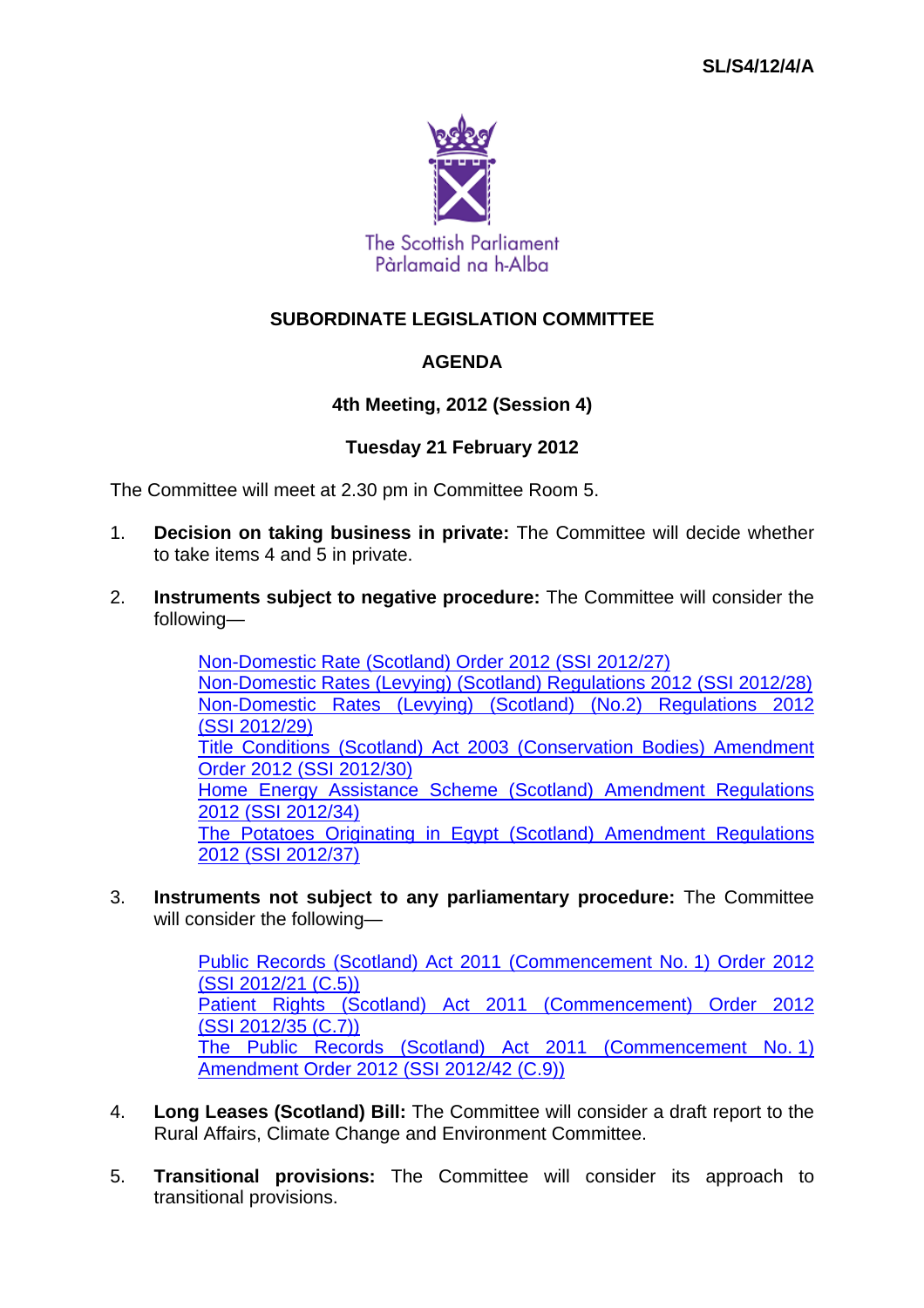# **SL/S4/12/4/A**

Irene Fleming Clerk to the Subordinate Legislation Committee Room T2.60 The Scottish Parliament Edinburgh Tel: 0131 348 5212 Email: irene.fleming@scottish.parliament.uk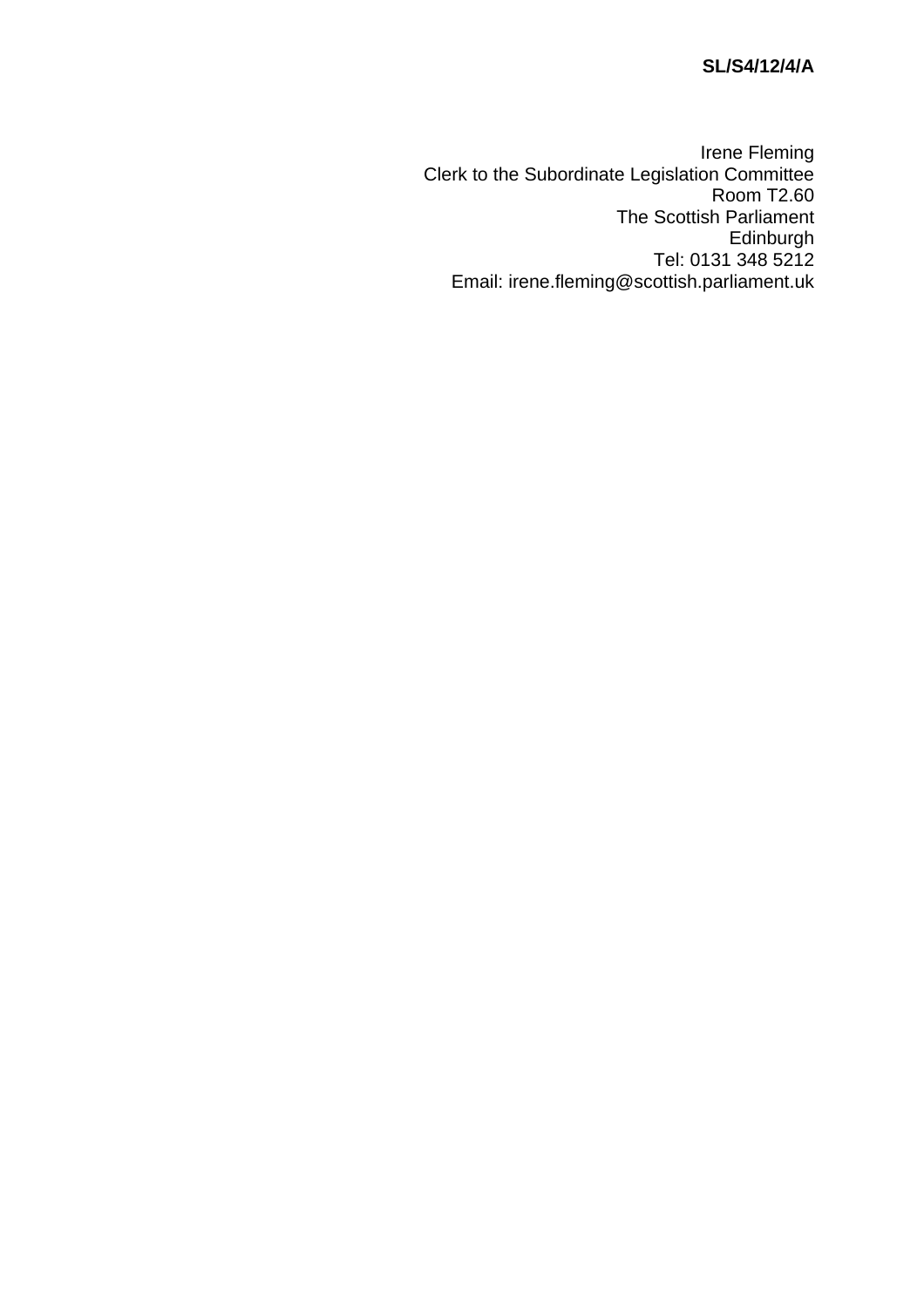The papers for this meeting are as follows—

# **Agenda Items 2 and 3**

| Legal brief (private paper)                 | SL/S4/12/4/1 (P) |
|---------------------------------------------|------------------|
| Instrument responses                        | SL/S4/12/4/2     |
| Agenda Item 4                               |                  |
| Long Leases (Scotland) Bill (as introduced) |                  |
| <b>Delegated Powers Memorandum</b>          |                  |
| Draft report (private paper)                | SL/S4/12/4/3 (P) |
| Agenda Item 5                               |                  |
| Briefing paper (private paper)              | SL/S4/12/4/4 (P) |